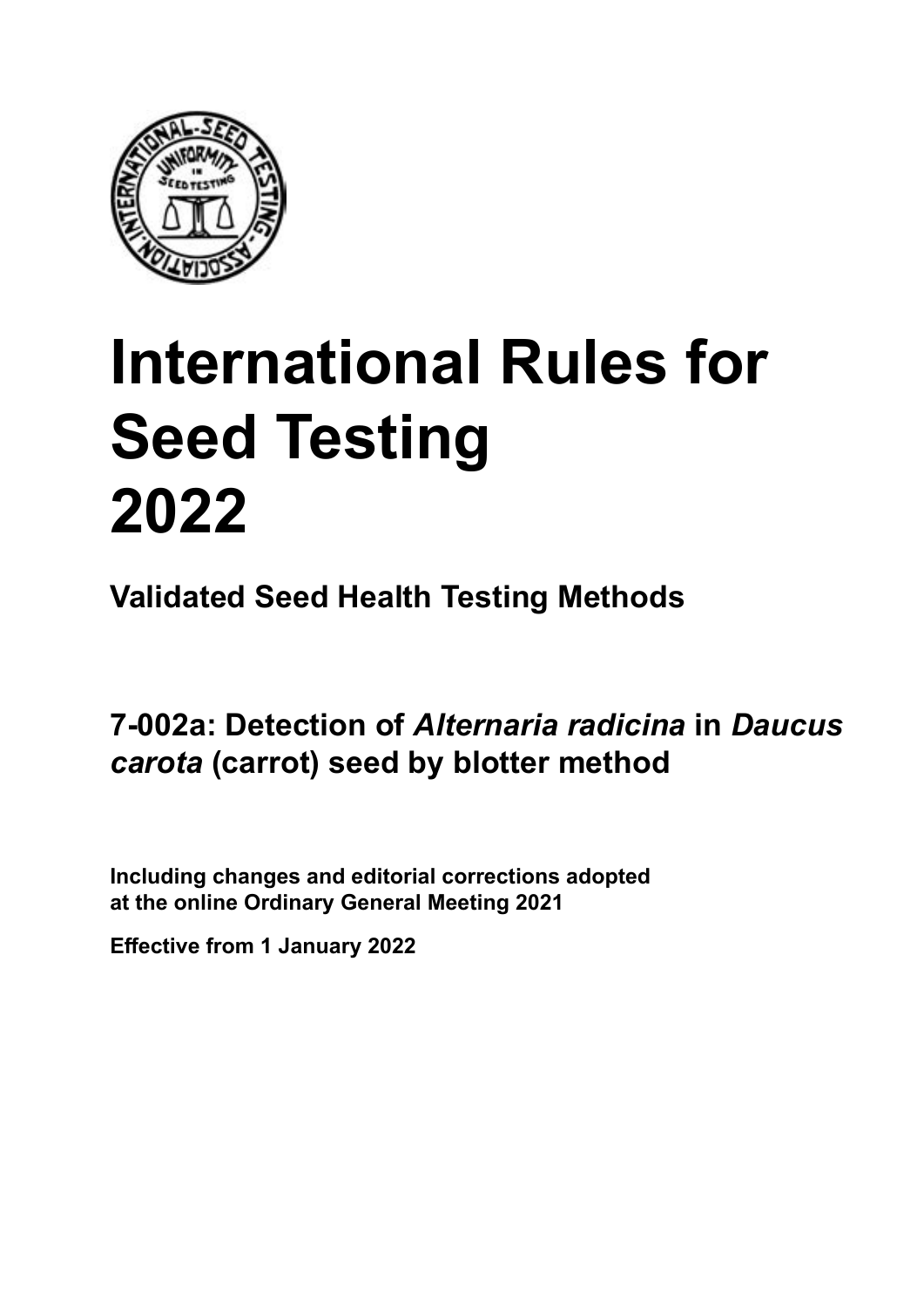### **Validation reports**

See References. Copies are available by e-mail from the<br>ISTA Secretariat at ista.office@ista.ch. ISTA Secretariat at ista.office@ista.ch.

lems relating to this method to the ISTA Seed Health Com-<br>mittee, c/o ISTA Secretariat. mittee, c/o ISTA Secretariat.<br>i Please send comments, suggestions or reports of prob-

## **Limitation de responsabilité Disclaimer**

Whilst ISTA has taken care to ensure the accuracy of the<br>methods and information described in this method description, ISTA shall not be liable for any loss or damage, etc.<br>resulting from the use of this method.<br>. resulting from the use of this method. Whilst ISTA has taken care to ensure the accuracy of the methods and information described in this method descrip-<br>tion, ISTA shall not be liable for any loss or damage, etc. tion, ISTA shall not be liable for any loss or damage, etc.<br>resulting from the use of this method.

### **Medidas de seguridad Sicherheitsmaßnahmen Sécurité Safety precautions**

Ensure you are familiar with hazard data and take Ensure you are familiar with hazard data and take<br>appropriate safety precautions, especially during weighing out of ingredients. It is assumed that persons carrying out this test are in a laboratory suitable for carrying out microbiological procedures and familiar with the principles of Good Laboratory Practice, Good Microbiological Practice, and aseptic techniques. Dispose of all waste materials in an appropriate way (e.g. autoclaving, disinfection) and in accordance with local health, environmental and safety regulations. Glade in 2. Validated Deed Health Testing holes by Safety precentions and the Sacrifice Control of the Control of the Control of the Control of the Control of the Control of the Control of the Control of the Control of the microbiological procedures and familiar with the principles<br>of Good Laboratory Practice, Good Microbiological Practice,<br>and aseptic techniques. Dispose of all waste materials in<br>an appropriate way (e.g. autoclaving, disinf fallstoffe sind auf geeignete Weise und entsprechend der vor Ort über der vor Ort über und Umwelt- und Umwelt-<br>Eine und Umwelt-Effective Counter of Nicolastic Counter of Nicolastic Counter of Nicolastic Counter of Nicolastic Counter Méthodes validations of the Counter Méthodes validations of the Counter Counter Méthodes validations of the Counter of Good Laboratory Practice, Good Microbiological Practice,<br>and aseptic techniques. Dispose of all waste materials in<br>an appropriate way (e.g. autoclaving, disinfection) and in Validation reports<br>
Since The Texture 1988 and the system of the Since Theorem and the Since Theorem and the system of the Since The Since The Since The Since The Since The Since The Since The Since The Since The Since The Ensure you are familiar with hazard data and take<br>appropriate safety precautions, especially during weighing<br>out of ingredients. It is assumed that persons carrying<br>out this test are in a laboratory suitable for carrying o

## **Nota sobre el uso de traducciones Anmerkung zur Benutzung der Übersetzungen Note on the use of the translations**

The electronic version of the International Rules for Seed Testing includes the English, French, German and Spanish versions. If there are any questions on interpretation of the ISTA Rules, the English version is the definitive version. The electronic version of the International Rules for Seed Testing includes the English,<br>French, German and Spanish versions. If there are any questions on interpretation of the<br>ISTA Rules, the English version is the defin The electronic version of the International Rules for Seed Testing includes the English,<br>French, German and Spanish versions. If there are any questions on interpretation of the

Published by **Extending Association (ISTA)** The International Seed Testing Association (ISTA) Zürichstr. 50, CH-8303 Bassersdorf, Switzerland

© 2022 International Seed Testing Association (ISTA)

Alle Rechte vorbehalten. Kein Teil dieses Werkes darf in irgendwelcher Form oder durch Online ISSN 2310-3655

All rights reserved. No part of this publication may be reproduced, stored in any retrieval All rights reserved. No part of this publication may be reproduced, stored in any retrieval<br>system or transmitted in any form or by any means, electronic, mechanical, photocopying,<br>recording or otherwise, without prior per recording or otherwise, without prior permis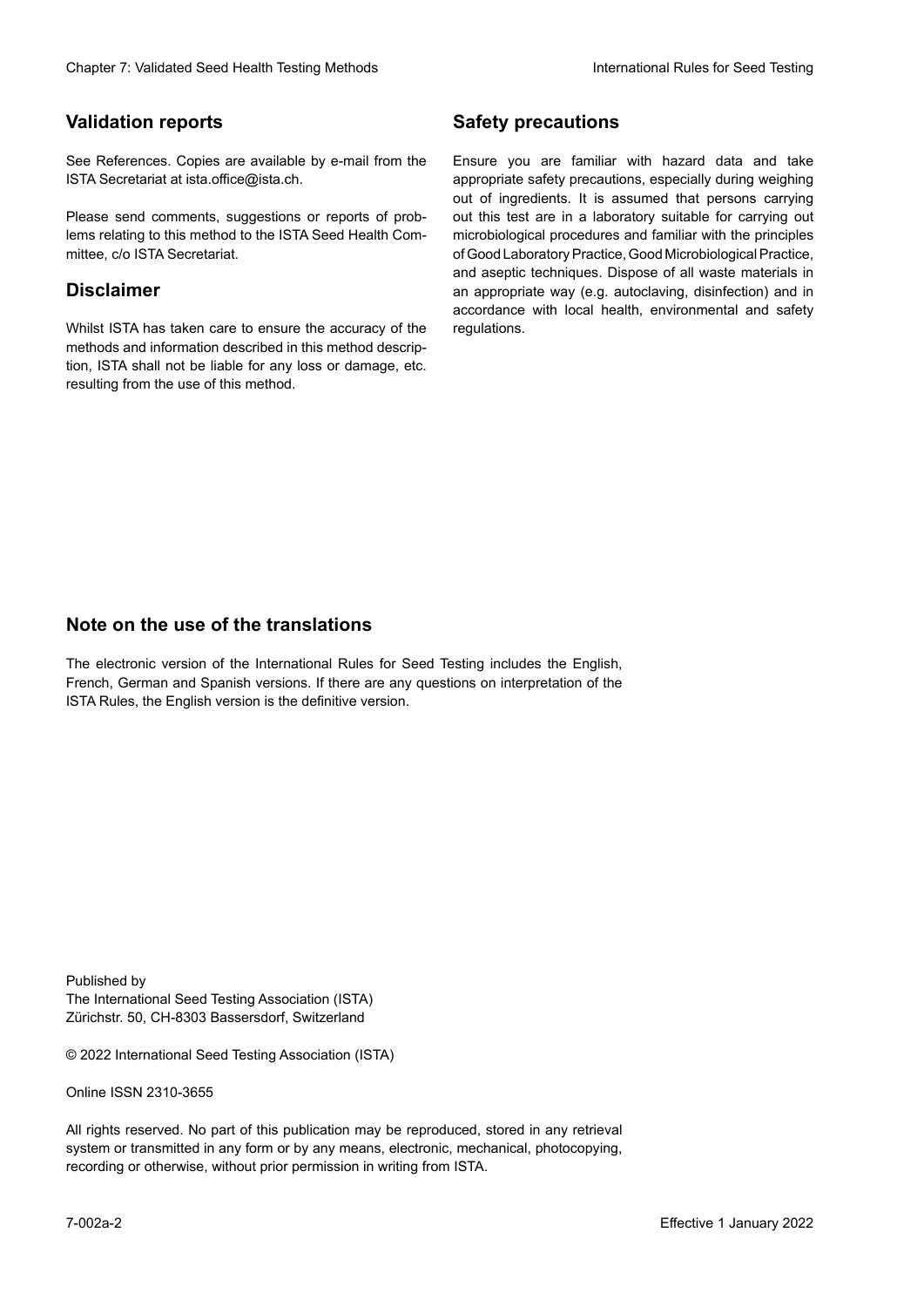## 7-002a: Detection of *Alternaria radicina* in *Daucus carota* (carrot) seed by blotter method

**Host:** *Daucus carota* L.

- Pathogen(s): Alternaria radicina Meier, Drechsler & E.D.Eddy, syn. Stemphylium radicinum (Meier, e.<br>Drechsler & F.D. Eddy) Neergaard chsler & E.D.Eddy) New Barrier **Pathogen: Pathogenetical Pathogenetical** *radicinal**radicinal* **<b>***radicinal radicinal radicinal radicinal radicinal radicinal radicinal radicinal radicinal radicinal radicinal* ler & E.D.Eddy, syn. *Stemphylium radicinum* (Meier, & E.D.Eddy, syn. *Stemphylium radicinum*
- Preparado por: ISTA-1 D C Method Validation Sub-committee Sub-committee Prepared by: ISTA-PDC Method Validation ERSTEIN **EXAMPLE Préparé par :** Sous-Comité de Validation des Méthodes
- **Autores:** Sheppard, J.W., Cockerell, V & Roberts, S.J.; ISTA-PDC Method Validation Sub-committee Authors: Sheppard, J.W., Cockerell, V & Roberts, S.J.;

### **Historial de revisiones Revision history**

Versión 1.0, 2003-01-01 **Revisionsstand** Version 1.0, 2003-01-01<br>Version 1.1, 2012, 21, 21, 2<sub>0</sub>, 11,

- Version 1.1, 2013-01-01: Definition of sample size
- Version 1.2, 2014-01-01: Addition of positive control; common name of host added
- Version 1.3, 2017-01-01: Reporting results revised

Version 1.4, 2021-01-01: Sample size added and Methods revised

### **Antecedentes** Überarbeitung der Methoden révisé Version 1.4, 2021-01-01 : Ajout de « Taille de l'échantil-**Background**

Este método fue publicado originalmente en el *ISTA Han-Handbook of Seed Health Testing* in November 1964 as S.3. No. 5 and was revised by Gambogi (1987). It was incorporated into the *Annexe* to *Chapter 7: Seed Health Testing Methods* as method 7-002 (Sheppard & Cockerell, 2002). It has been renumbered (7-002a) and slightly modified following studies conducted using six Cockerell, 2002). It has been renumbered  $(7-0.02a)$  and slightly modified following studies conducted using six slightly modified following studies conducted using six seed lots in 11 laboratories by the International Seed<br>Health Initiative for Vegetable Crops ISE (ISHL-Veg) in Health Initiative for Vegetable Crops, ISF (ISHI-Veg) in 1999 and 2001 (Van Bilsen, 2003). The studies compared blotter and malt agar methods and concluded that the two<br>were equivalent. Note that seeds can be simultaneously<br>tested for the presence of Alternania developing the seme were equivalent. Note that seeds can be simultaneously<br>tested for the presence of *Altamania deusivaine* the same were equivalente l'ivre una secas can ce simulaticousty tested for the presence of *Alternaria dauci* using the same<br>mathed (see mathed 7,001s) method (see method 7-001a). This method was originally published in the *ISTA* blancation Relieve to See Total Control Control Control Control Control Control Control Control Control Control Control Control Control Control Control Control Control Control Control Control Control Control Control Contr

### thode 7-001a). simultanément testées pour la présence d'*Alternaria dauci* avec la même méthode (voir méthode 7-001a) **Treated seed**

**Semilla trade** should only be performed on untreated seed. Seed treatments may affect the performance of this test. It

### **Tampic dine Sample size**

be tested depends on the desired tolerance standard (maximum acceptable percentage of seeds infested) and detection limit (theoretical minimum number of pathogen propagules per seed which can be detected).<br>The minimum sample size should be 400 seeds. patrogen propáguros per seca winen euro ce detectou). paño gen propagares per seed which can se decessed.<br>The minimum sample size should be 400 seeds. The sample (total number of seeds tested) size to

## **Materials**

**Materiales Material de referencial de referencial de referencia un otro ma-Reference material:** reference cultures or other appropriate material

**Substrate:** blotters or filter papers, 90 mm, circular (e.g. Whatman No 1 or equivalent), free from microorganisms and inhibitors (3 per plate)

organisms and inhibitors (3 per plate)<br>**Plates:** 90 mm sterile Petri dishes, one per ten seeds

**Incubator:** operating at 20  $\pm$ 2 °C, equipped with **Incubator:** operating at 20  $\pm$ 2 °C, equipped with timer-controlled near-ultraviolet lights (NUV, peak at 360 nm, e.g. colour number 08, Philips; BLB Sylvania) are de luz ultravioleta-cercano (NUV), pico a 360 nm; este a 360 nm; este a 360 nm; este a 360 nm; este a 360 nm; este a 360 nm; este a 360 nm; este a 360 nm; este a 360 nm; este a 360 nm; este a 360 nm; este a 3 Sylvania)<br>Freezer: operating at  $-20 \pm 2$  °C.

ezer: operating at  $-20 \pm 2$  °C. **Freezer:** operating at  $-20 \pm 2$  °C.

## **Sample preparation**

It is vital to exclude any possibility of cross-contamination spraying equipment and gloved hands with 70 % ethanol.<br>Methods between seed samples. This can be achieved by swabbing/

## **Como los guantes de traden, die mit 70-prozentigem Ethanol behan-**

Critical control points are indicated by CCP.

- 1. Pretreatment: None.
- 2. Place three 90 mm filter papers in each plate and soak with sterite districts at  $2.$  Post  $\frac{1}{2}$  mm en cada place  $\frac{1}{2}$  mm en cada place  $\frac{1}{2}$  en cada place  $\frac{1}{2}$  en cada place  $\frac{1}{2}$ Kritische Kontroller in der Preisen mit Karl der Schweizer gekennzeit. Die eine gekennzeit gekennzeit der Schweizer gekennzeit. with sterile distilled/deionised water. Drain away Places traditions filtres de 90 mm de 90 mm de 90 mm de diamètre dans de 90 mm de 1910 de 1910 de 1910 de diamètre dans de 1910 de 1910 de 1910 de 1910 de 1910 de 1910 de 1910 de 1910 de 1910 de 1910 de 1910 de 1910 de 191 excess water.
- 2. Plating<br>3. Plating
- $\frac{1}{2}$  agua destilada destilada estéril. Dre- $\frac{1}{2}$  estéril. Dre- $\frac{1}{2}$  estéril. Dre-Aseptically place TV the surface of the filter paper in each plate.  $2.14$  Figure  $2.14$  Figure  $2.14$  Figure  $2.14$  Figure  $2.16$  Figure  $2.16$  Figure  $2.16$  Figure  $2.16$  Figure  $2.16$  Figure  $2.16$  Figure  $2.16$  Figure  $2.16$  Figure  $2.16$  Figure  $2.16$  Figure  $2.16$  Figure  $2.16$  Figu Aseptically place TO seeds, evenly spaced (CCT), on  $r_{\text{t}}$  des boïtes des boïtes de la visibilitation de la visibilitation de la visibilitation de la visibilitation de la visibilitation de la visibilitation de la visibilitation de la visibilitation de la visibilitation 3.1 Aseptically place 10 seeds, evenly spaced (CCP), on
- 3.2 Positive control (reference material): Aseptically place seeds evenly spaced (CCP) onto the surface of the filter paper in an appropriate number of plates to obtain the reference culture, or plate a reference to obtain the reference culture, or plate a reference<br>culture on media. The number of plates required will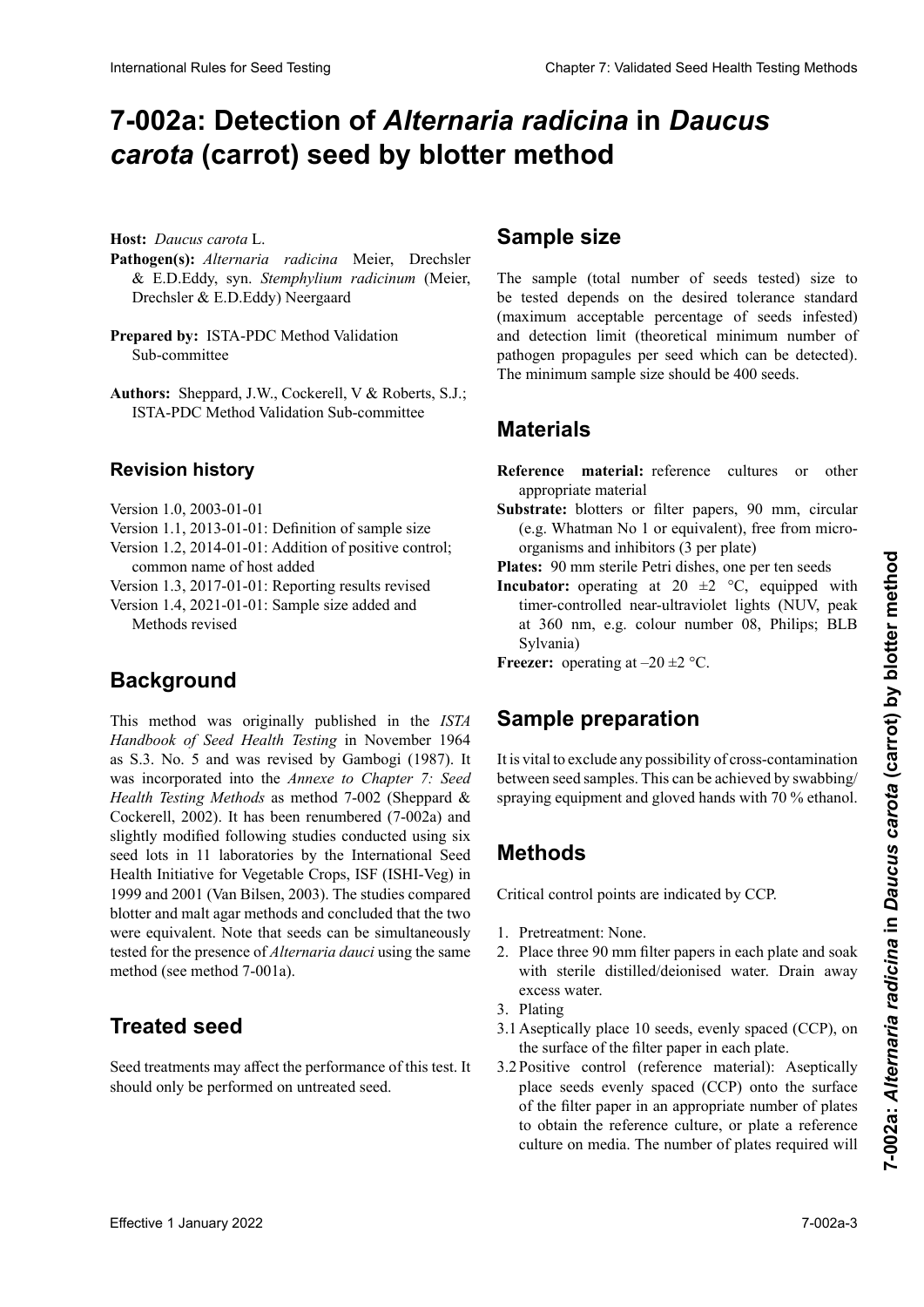depend on the level of contamination of the positive-<br>control seed lot. control seed lot.

- 4. Incubate for 3 d at  $20 \pm 2$  °C in the dark.
- control seed lot.<br>4. Incubate for 3 d at  $20 \pm 2$  °C in the dark.<br>5. Transfer plates to freezer and maintain at -20  $\pm 2$  °C for 24  $h$ .
- 6. After freezing, incubate for 6 d at 20  $\pm$ 2 °C with alternating 12 h periods of darkness and light,<br>preferably NUV (ISTA 1984: Tempe 1968) Plates preferably NUV (ISTA,1984; Tempe, 1968). Plates should be approx. 25 cm below the lights and should<br>not be stacked.<br>7. Examine seeds under a stereoscopic microscope at<br> $\times$ 30 for fungal growth and up to  $\times$ 80 for identification  $\frac{1}{2}$  not be stacked.
- 7. Examine seeds under a stereoscopic microscope at  $\times$ 30 for fungel growth and un to  $\times$ 80 for identification. **x**30 for fungal growth and up to **×**80 for identification of conidia. Compare with positive control. Record the number of infected seeds in each plate. Conidiophores are simple or occasionally branched, arising usually simple from the events of the exert or the exercise el control positivity of the seed, and single stating in $f(x)$  from the string of the seed, on the emerging  $\frac{1}{1}$  of  $\frac{1}{1}$  in  $\frac{1}{1}$  in  $\frac{1}{1}$  in  $\frac{1}{1}$  in  $\frac{1}{1}$  in  $\frac{1}{1}$  in  $\frac{1}{1}$  in  $\frac{1}{1}$  in  $\frac{1}{1}$ produced singly or in chains of 2 or rarely 3, ellipsoidal produced singly or in chains of 2 of farely 5, empsondat<br>or barrel shaped, with little evidence of beak, up to  $\alpha$  um long, onvaceous brown, (Ellis, 1971). Onder the stereoscopic microscope, conidia appear blackish<br>and glossy (Fig. 1). and glossy (Fig. 1). Clearly 7. Validated Dest Feschi Feschi balakok<br>
Constant Regional Clearly Constant Regional Constant Constant Constant Constant Constant Constant Constant Constant Constant Constant Constant Constant Constant Constant Co  $t_{\text{SIR}}$  is the surface of the seed, on the emerging en identifieren. Mit Positive vergleichen. Die témoin position position position position position de semences<br>
conidion de semente ou radicle or on aerial mycelium (Fig. 1). Conidia are Chaos 7 Validiati Seat Health Foring Mathos back control and the seat of the Townstein River for Seat Health<br>
depend on the Collection Chaosimatical Chaosimatic Chaosimatic Chaosimatic Chaosimatic Chaosimatic Chaosimatic or barrer snaped, with fitte evidence or beak, up to<br>75 μm long, olivaceous brown, (Ellis, 1971). Under<br>the stereoscopic microscope, conidia appear blackish

### copio estereoscópico, los conidios aparecen negruzcos **General methods**

- assessing whether or not the variation in results within about the accuracy of the results. Suitable tolerances, about the accuracy of the results. Suitable tolerances, which can be applied to most direct seed health tests, about the accuracy of the results. Suitable tolerances,<br>which can be applied to most direct seed health tests,<br>can be found in Table 5B Part 1 of Chapter 5 of the<br>ISTA Rules, or Table G1 in Miles (1963).<br>**Reporting results** ISTA Rules, or Table G1 in Miles (1963). Checking tolerances: Tolerances provide a means of **Coneral methods**<br> **Effective 1 Davids Effective 1** S. J. Phelps, K., Taylor, J. D. & Rubut, M.<br> **Checking tolerances:** Tolerances provide a means of see the thermatical of red health and the variation of red health and or between tests are sufficiently wide as to raise doubts
	- Reporting results: The result of a seed health test should indicate the scientific name of the pathogen<br>detected and the test method used. When renorted on detected and the test method used. When reported on an ISTA Certificate, results are entered under 'Other Determinations'.

The report must indicate the number of seeds tested. In the case of a negative result (pathogen not detected), the results must be reported as 'not detected'.

In the case of a positive result, the report must indicate dos se informaciones de terminaciones de terminaciones de terminaciones de terminaciones de terminaciones. El percentage of infected secus. sense des Krankheitserregers und die nombre des Krankheitserregers und die nombre de semences. verwendigt in Berichterstattung auf die Ergebnisse unter ISTA-Bericht sind die Ergebnisse unter die Ergebnisse u the percentage of infected seeds.

#### En el caso de un resultado negativo (patógeno no detectus dood door in formal ser in formal ser in formal ser in the series of the series of the series of the se 'Weitere Untersuchungsergebnisse' einzutragen. der Prüferingerichten muss die Anzahl untersuchteten Samen angeben.<br>Samen angeben  $\mathbf{B}$ **Quality assurance**

#### detectado'. En el caso de un resultado positivo, el informe debe Im Falle eines negativen Ergebnisses (Krankheitser-**Specific training**

indicar el porcentaje de semillas infectadas. reger nicht nachgewiesen), müssen die Ergebnisse als This test should only be performed by persons who have been trained in fungal identification or under their direct supervision.

## **Critical control points (CCP)**

Spreading hyphae may lead to contamination of other from each other, i.e. no more than 10 seeds per 90 mm Petri dish (Step 3). directa supervisión. Pilzen haben oder unter der direkten Anleitung einer Perpersonnes qui l'ont été. seeds. Seeds must therefore be spaced at least 20 mm

#### **Puntos críticos de control (PCC) Points critiques de contrôle (CCP) References**

- La propagación de las hifas puede provocar la contamina-• La croissance des hyphes peut amener à la contami-Commonwealth Mycological Institute, Kew, Surrey, commonwealth in young can mathematic, results seminary, England. 608 pp. Ellis, M. B. (1971). *Dematiaceous Hyphomycetes*.
- England. 608 pp.<br>Gambogi, P. (1987). ISTA Handbook of Seed Health<br>Testing Warking Sheet No. 5: Alternatio gedising on Sumoogi, 1. (1907). DIII Humaooon of Secu Heum *Testing, Working Sheet No. 5:* Alternaria radicina *on* **Desime compatible** *Territoria* System Pesting, *Horking Sheet 110*. 5. Thiernand.<br>Daucus carota. ISTA, Zurich, Switzerland.
- **International Seed** July, 1984, Washington State University, Puyallup, U.S.A.  $\sim$ Baucus carola. 191A, Editen, Switzerland.<br>International Seed Testing Association (1984). *Report of Reference ISBN International Seminar on Seed Pathology***, 9–16<br>
<b>19th** 1984 Washington State University Develling U.S.A.
- Miles, S. R. (1963). Handbook of tolerances and of mea-U.S.A.<br>Miles, S. R. (1963). Handbook of tolerances and of mea-<br>sures of precision for seed testing. *Proceedings of the* sures ot precision for seed testing. *Proceedings of the*<br>International Seed Testing Association, 28 (3), 525– **686.**  $\blacksquare$  $686.$ International Seed Testing Association, **28** (3), 525–<br>686. 686.
- Roberts, S. J., Phelps, K., Taylor, J. D. & Ridout, M. S. (1993). Design and interpretation of seed health assays. In *Proceedings of the First ISTA Plant Disease* assays. In *Proceedings of the First ISTA Plant Disease*<br>Committee Symposium on Seed Health Testing, Ottawa, Canada (ed. J. W. Sheppard), pp. 115–125, Agriculture<br>Canada, Ottawa, Canada. Canada, Ottawa, Canada. S. (1993). Design and interpretation of seed health assays. In *Proceedings of the First ISTA Plant Disease Committee Symposium on Seed Health Testing, Ottawa, Canada* (ed. J. W. Sheppard), pp. 115–125, Agriculture assays. In *Proceedings of the First ISTA Plant Disease*
- Sheppard, J. W. & Cockerell, V. (2002). Detection of 686. sures of precision for seed testing. *Proceedings of the International Seed Testing Association*, **28** (3), 525– *Alternaria dauci* on *Daucus carota* (Carrot). *International Rules for Seed Testing. Annexe to Chapter 7:* Seed Health Testing Methods. 7-002.
- Tempe, J. de (1968). The quantitative effect of light and<br>moisture on carrot seed infections in blotter medium.<br>*Proceedings of the International Seed Testing Associa-*<br>tion 33, 547–553 *Committee Symposium on Seed Health Testing, Ottawa,*  moisture on carrot seed infections in blotter medium*.*  Proceedings of the International Seed Testing Associa*tion*, **33,** 547–553. Seed Health Testing Methods. 7-002.<br>Tempe, J. de (1968). The quantitative effect of light and<br>moisture on carrot seed infections in blotter medium.<br>Proceedings of the International Seed Testing Associa-<br>tion, 33, 547–553. Tempe, J. de (1968). The quantitative effect of light and

#### *national Rules for Seed Testing. Annexe to Chapter 7:*  Sheppard, J. W. & Cockerell, V. (2002). Detection of *Alternaria dauci* on *Daucus carota* (Carrot). *Inter-***Validation references** *Seed Health Testing Methods. 7-002*. *Alternaria dauci* on *Daucus carota* (Carrot). *International Rules for Seed Testing. Annexe to Chapter 7:*

ISTA (2003). Report of a comparative test on *Alternaria*<br>daysi and *Alternaria redising* an extra seed *Mathod* Ferry (2009). Repert of a comparative test on international carrot seed. Validation Reports. International Seed Testing *tion*, **33,** 547–553. moisture on carrot seed infections in blotter medium*. Proceedings of the International Seed Testing Associa-tion*, **33,** 547–553. Association, Bassersdorf, Switzerland.